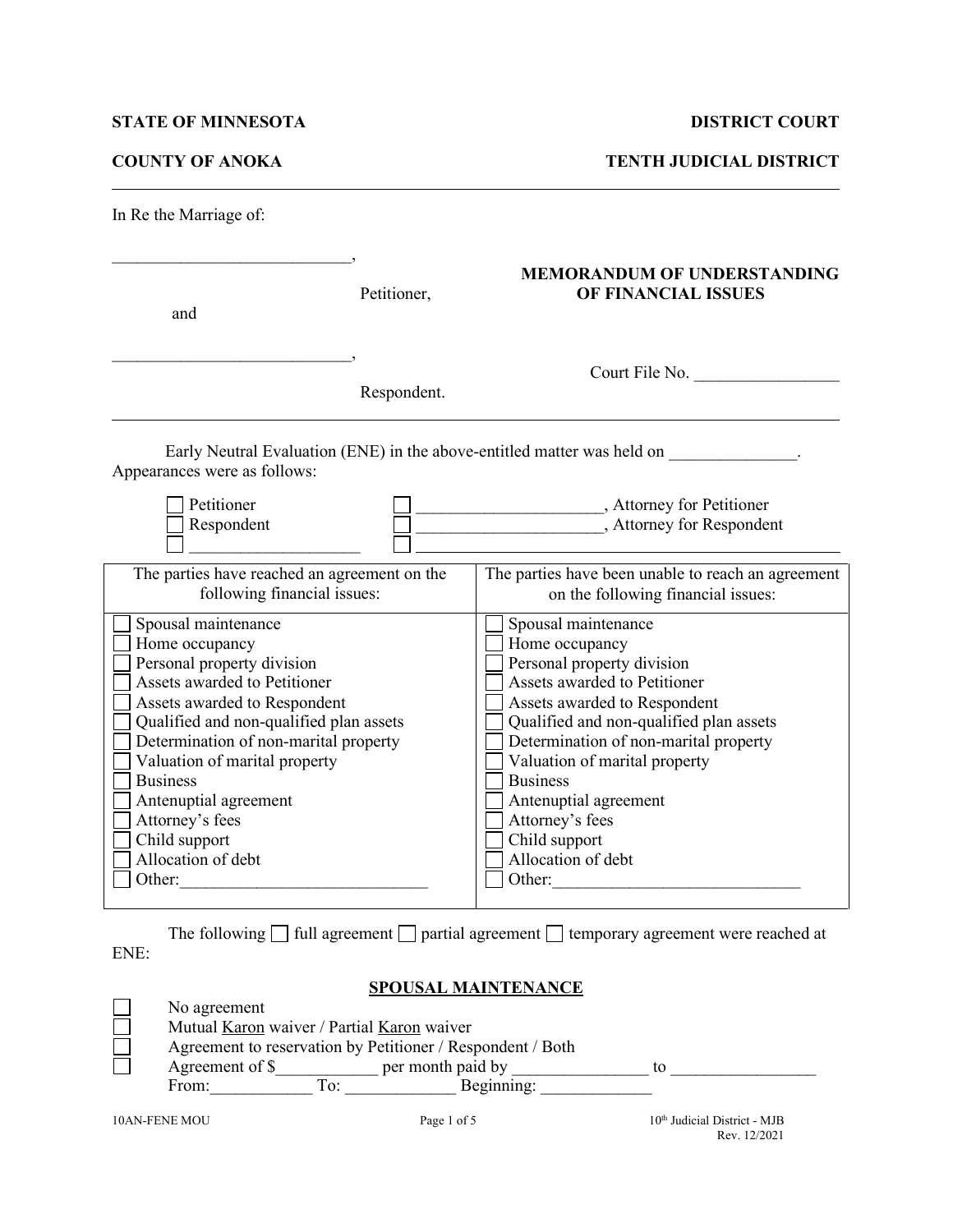| <b>PROPERTY</b>                                                               |  |  |  |
|-------------------------------------------------------------------------------|--|--|--|
| Homestead:<br>No agreement                                                    |  |  |  |
|                                                                               |  |  |  |
|                                                                               |  |  |  |
| <b>Other Real Estate:</b><br>No agreement<br>Agreement as follows:            |  |  |  |
|                                                                               |  |  |  |
|                                                                               |  |  |  |
| <b>Personal Property Division:</b><br>No agreement<br>Agreement as follows:   |  |  |  |
|                                                                               |  |  |  |
|                                                                               |  |  |  |
| <b>Assets awarded to Petitioner:</b><br>No agreement                          |  |  |  |
|                                                                               |  |  |  |
| <b>Assets awarded to Respondent:</b><br>No agreement<br>Agreement as follows: |  |  |  |
| <b>Division of Debt:</b><br>No agreement<br>Agreement as follows:             |  |  |  |
|                                                                               |  |  |  |
| <b>Qualified and Non-Qualified Plan Assets:</b><br>No agreement               |  |  |  |
|                                                                               |  |  |  |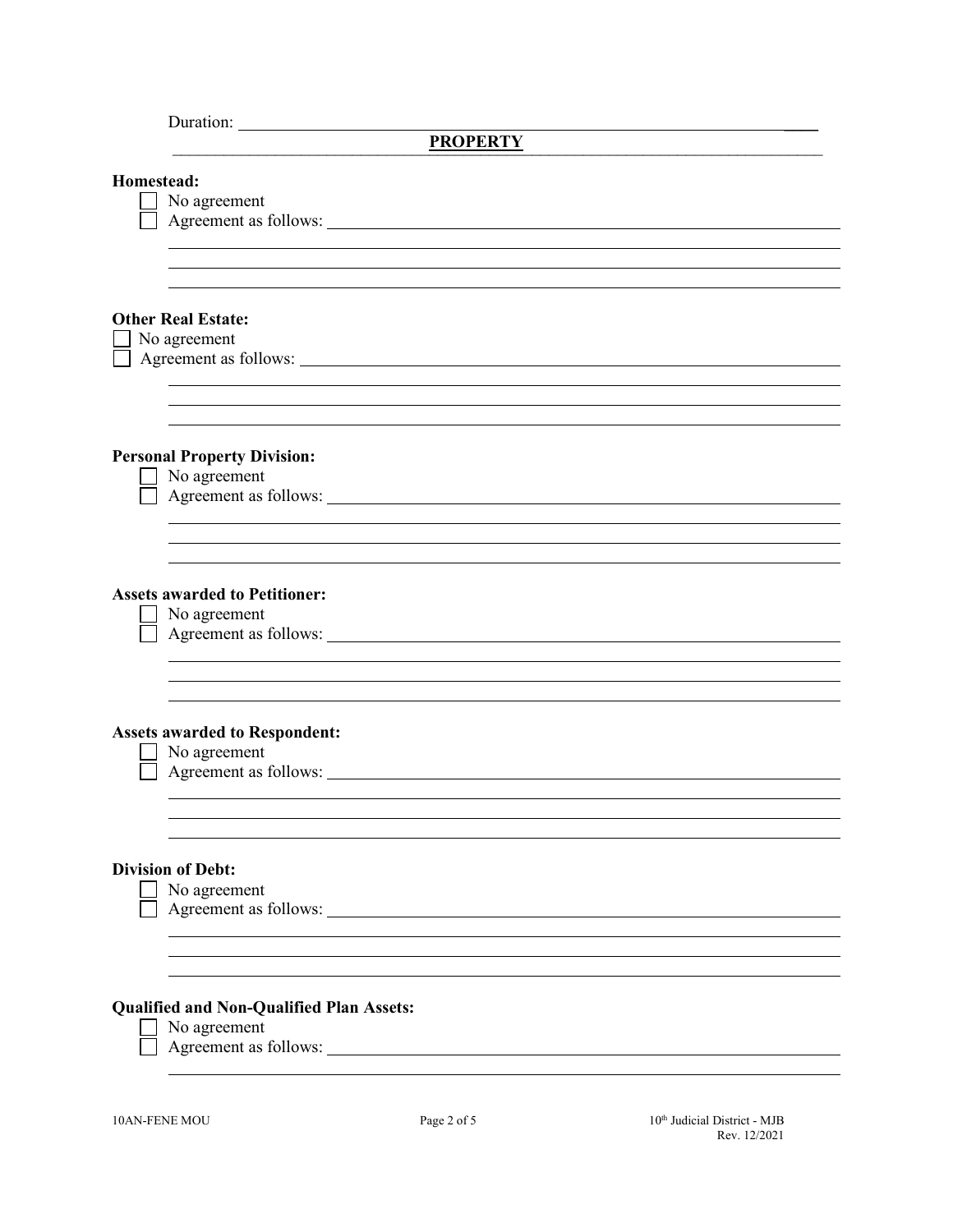|                  | <b>Determination of Non-Marital Property:</b>                                                            |  |  |
|------------------|----------------------------------------------------------------------------------------------------------|--|--|
|                  | No agreement                                                                                             |  |  |
|                  | Agreement as follows:                                                                                    |  |  |
|                  |                                                                                                          |  |  |
|                  |                                                                                                          |  |  |
|                  |                                                                                                          |  |  |
|                  | <b>Valuation of Non-Marital Property:</b>                                                                |  |  |
|                  | No agreement                                                                                             |  |  |
|                  | Agreement as follows:                                                                                    |  |  |
|                  |                                                                                                          |  |  |
|                  |                                                                                                          |  |  |
|                  |                                                                                                          |  |  |
| <b>Business:</b> | (name of business)                                                                                       |  |  |
|                  | No agreement                                                                                             |  |  |
|                  | Agreement as follows:                                                                                    |  |  |
|                  |                                                                                                          |  |  |
|                  |                                                                                                          |  |  |
|                  |                                                                                                          |  |  |
|                  | <b>Equalization Payment:</b>                                                                             |  |  |
|                  | To Petitioner:                                                                                           |  |  |
|                  |                                                                                                          |  |  |
|                  |                                                                                                          |  |  |
|                  | <b>ANTENUPTIAL AGREEMENT</b>                                                                             |  |  |
|                  |                                                                                                          |  |  |
|                  | No antenuptial agreement<br>No agreement as to validity/terms of antenuptial agreement.                  |  |  |
|                  | Parties agreed the antenuptial agreement is valid.                                                       |  |  |
|                  |                                                                                                          |  |  |
|                  |                                                                                                          |  |  |
|                  |                                                                                                          |  |  |
|                  |                                                                                                          |  |  |
|                  | <b>ATTORNEY'S FEES</b>                                                                                   |  |  |
|                  | No agreement                                                                                             |  |  |
|                  | Each party is to pay all attorney's fees incurred by their respective attorney.                          |  |  |
|                  |                                                                                                          |  |  |
|                  |                                                                                                          |  |  |
|                  | <b>CHILD SUPPORT</b>                                                                                     |  |  |
|                  | <b>Basic Support:</b>                                                                                    |  |  |
|                  | No agreement                                                                                             |  |  |
|                  | to pay \$_________ per month basic support beginning ____________, per PICS.<br>$\overline{\phantom{a}}$ |  |  |
|                  | to pay \$_______ per month basic support beginning ______________, as a                                  |  |  |
|                  |                                                                                                          |  |  |
|                  |                                                                                                          |  |  |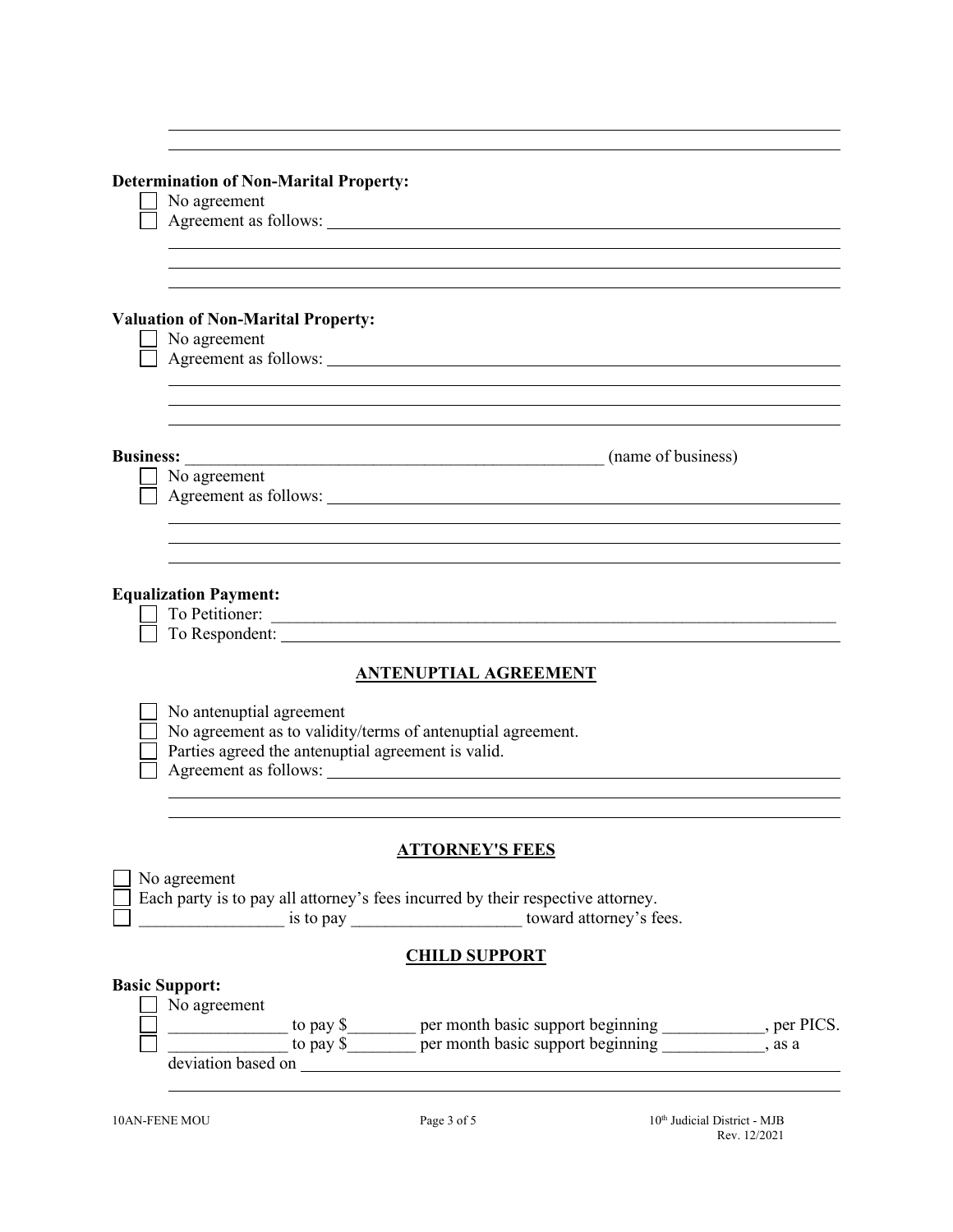## **Child Care Support:**

| No agreement                               |                                                |                                          |  |                               |
|--------------------------------------------|------------------------------------------------|------------------------------------------|--|-------------------------------|
|                                            | to pay \$                                      | per month child care support beginning   |  |                               |
|                                            | to pay                                         | % per month child care support beginning |  |                               |
| <b>Medical Support for Spouse:</b>         |                                                |                                          |  |                               |
| No agreement                               |                                                |                                          |  |                               |
|                                            | to obtain/maintain medical insurance beginning |                                          |  |                               |
|                                            | to obtain/maintain dental insurance beginning  |                                          |  |                               |
|                                            | to pay \$ per month medical support beginning  |                                          |  |                               |
|                                            | to pay                                         | $\%$ and                                 |  | to pay % of the uninsured and |
| unreimbursed health care related expenses. |                                                |                                          |  |                               |
|                                            |                                                |                                          |  |                               |
| <b>Medical Support for Children:</b>       |                                                |                                          |  |                               |
| No agreement                               |                                                |                                          |  |                               |

| TVO agreement                                         |  |  |  |
|-------------------------------------------------------|--|--|--|
| to obtain/maintain medical insurance beginning        |  |  |  |
| to obtain/maintain dental insurance beginning         |  |  |  |
| per month medical support beginning<br>to pay \$      |  |  |  |
| % of the uninsured and<br>$%$ and<br>to pay<br>to pay |  |  |  |
| unreimbursed health care related expenses.            |  |  |  |

## **OTHER**

<u> 1989 - Johann Barn, mars ann an t-Amhain an t-Amhain an t-Amhain an t-Amhain an t-Amhain an t-Amhain an t-Amh</u>

<u> 1989 - Johann Barn, mars ann an t-Amhair an t-Amhair an t-Amhair an t-Amhair an t-Amhair an t-Amhair an t-Amh</u>

### **ACKNOWLEDGMENTS:**

By signing below, I agree that I have read this agreement, have considered it carefully, fully understand the terms, and enter into the foregoing agreement freely and voluntarily. I fully understand that this agreement, upon approval by a District Court Judge, will become a fully enforceable court order, and I agree to be bound by all of its terms.

| Petitioner                         |                                |                                                                                             | Respondent                                                                                                                                                                      |  |
|------------------------------------|--------------------------------|---------------------------------------------------------------------------------------------|---------------------------------------------------------------------------------------------------------------------------------------------------------------------------------|--|
|                                    | <b>Attorney for Petitioner</b> |                                                                                             | Attorney for Respondent                                                                                                                                                         |  |
| <b>Attorney</b><br><b>Initials</b> |                                | the Court within days of the date of this agreement.                                        | a proposed Stipulation and Order incorporating the above provisions. Said proposed<br>order shall be circulated to the parties and any attorneys for signature and submitted to |  |
|                                    | Please send this form to:      | The Honorable <b>Example 2018</b><br>Judge of the District Court<br>Anoka County Courthouse |                                                                                                                                                                                 |  |
| <b>10AN-FENE MOU</b>               |                                | Page 4 of 5                                                                                 | 10 <sup>th</sup> Judicial District - MJB<br>Rev. 12/2021                                                                                                                        |  |